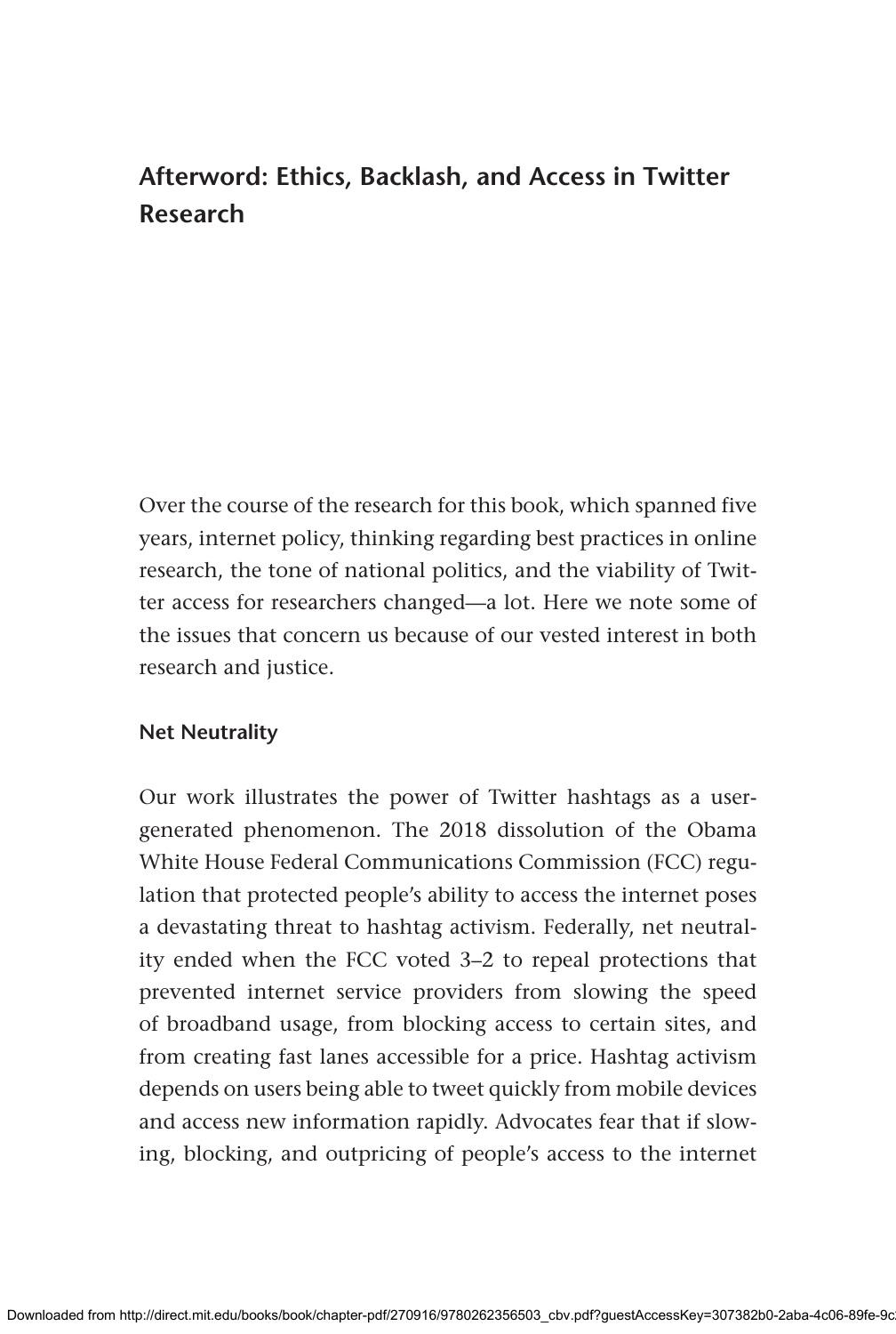takes place, it will be nearly impossible for the dynamic and fastpaced democratic culture of hashtag activism to be maintained.

The internet has become such an important medium for activism that it cannot be deregulated into oblivion. Our work shows the power of user-generated hashtags to aid activism and the need for consumers to push back against cable and phone companies that whittle away at access to the internet. Consumers are making inroads, with twenty-two states joining together to challenge the 2018 repeal of net neutrality rules.<sup>1</sup> Local advocacy organizations such as the Equitable Internet Initiative, which has a program that trains young people to install routers, modems, and cables in homes that would otherwise not have access to the internet, circumventing problematic ISPs by effectively creating their own network of providers for their communities.<sup>2</sup>

Efforts to make access to the internet a human right have had mixed success. While there is interest from users in such a campaign, nation-states have undertaken no coordinated actions to make the freedom to connect a reality. When basic human needs like food, access to clean water, and shelter are still contested, a fight for the right to broadband may seem superfluous. But as we have shown, the internet allows users to make claims and create actions that affect these material realities.

#### **Bots, Trolls, and the Weaponization of Networks**

In the wake of the 2016 U.S. presidential election, much has been written about the weaponization of social media by foreign governments and domestic extremists. Evidence emerging as we finish writing this book suggests that Russian actors deliberately leveraged social media accounts to spread misinformation.3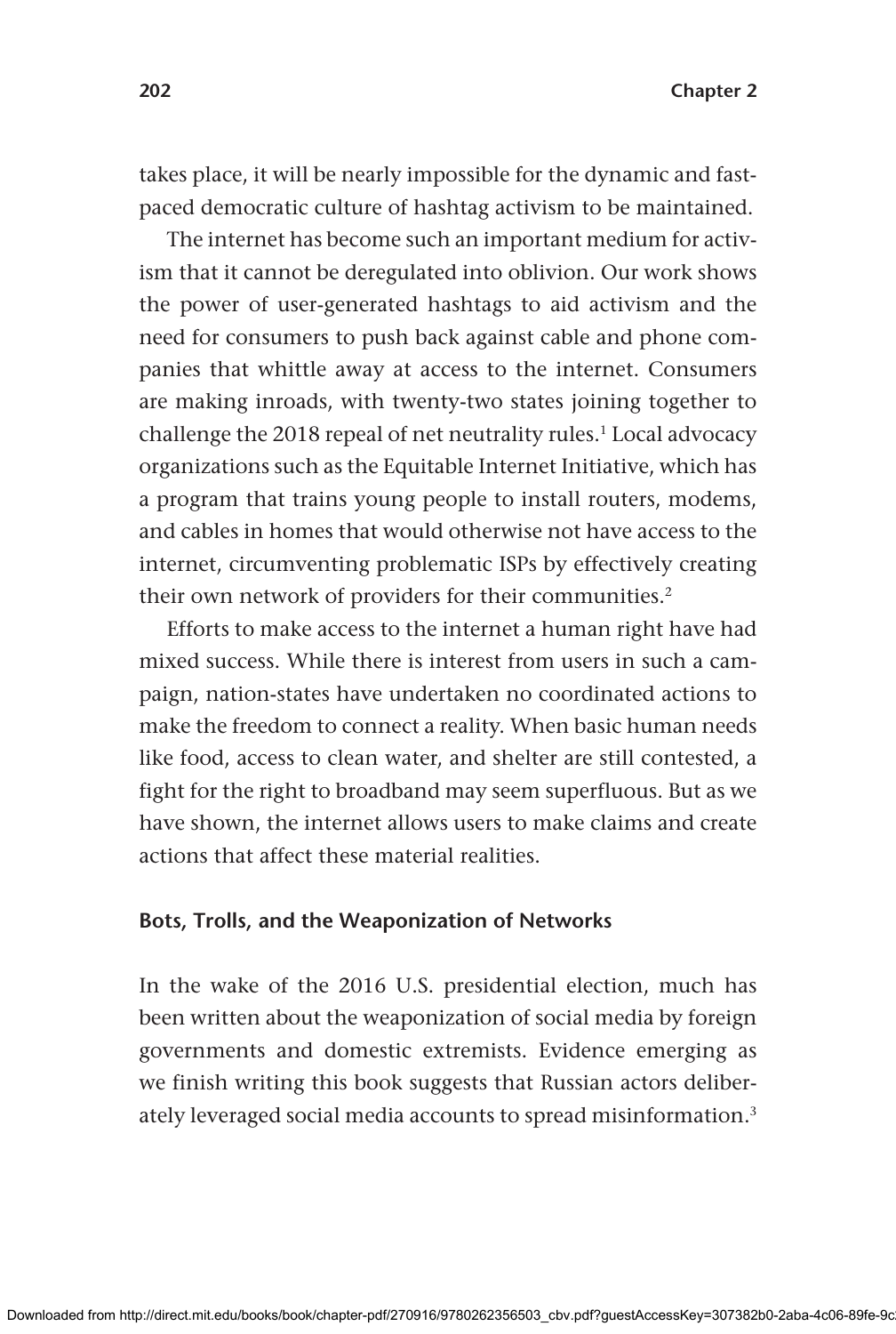More germane to our work, recent work by Ahmer Arif, Leo Stewart, and Kate Starbird suggests that Russian operatives specifically infiltrated #BlackLivesMatter networks on Twitter to amplify polarized political conversations and (presumably) fuel discontent between right-leaning and left-leaning voters interested in race, policing, and gun violence.<sup>4</sup> Though none of the prominent accounts identified in their published work appears in our networks (which largely predate the run-up to the 2016 presidential election), and though our mixed-methods approach helped us identify and remove suspicious bot and troll accounts from our analysis, it is nevertheless notable that some used hashtags and networks on Twitter as a weapon to fracture an already polarized nation. This finding puts online activism work in a precarious bind. On the one hand, our research points to the real and important advances made by racial and gender justice activists and allies online; on the other, growing concern over Russian interference has put public and political pressure on social media companies to better manage controversial conversations. The risk, of course, is that legitimate activism will be partially or fully silenced—as in the cause of Genie Lauren's suspension, noted in the foreword—in an effort to diminish foreign interference, throwing the proverbial baby out with the bathwater.

Such challenges are further complicated by evidence that farright extremist groups, partly in response to advances made in racial and gender justice, are actively and deliberately using the same networks to manipulate mainstream media.<sup>5</sup> Members of the alt-right Gamergaters (video-gamers who engage in ongoing harassment of women developers and players), men's rights activists, and others work together to craft and test messages on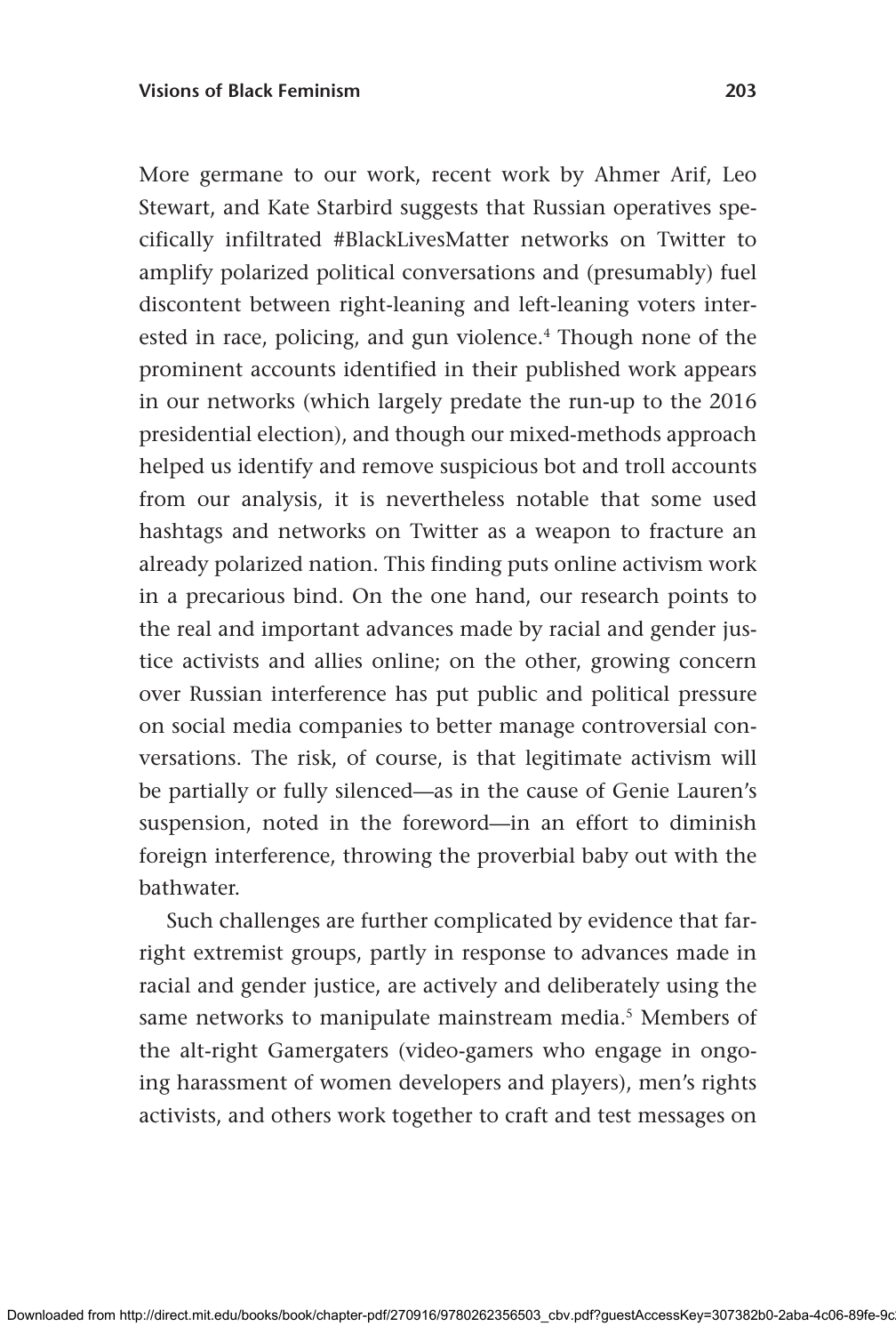4chan and Reddit that are pushed through Twitter and laundered by partisan media such as Breitbart. Not surprisingly, these efforts often target activists and other members of networked counterpublics, with whom far-right extremists vocally and sometimes violently disagree. Messages curated in extreme right corners of the internet have successfully infiltrated mainstream media and are sometimes held up as equally valid alternate interpretations to messages arising from networked counterpublics. In a misguided effort to give equal airtime to "both sides" of important social justice issues, mainstream media outlets may (however unwittingly) be playing into deliberate attempts to propagate and (re)normalize regressive, sexist, white supremacist narratives.

While some of these concerns are outside the scope of this book, we encourage future researchers not only to tackle the difficult question of the backlash against counterpublic politics online but to continue to elevate and center the good work that is simultaneously occurring. One way to do this is to work with activists and those committed to expanding the public sphere to develop critical interventions and guidelines for responding to the weaponization of networks. If the studies in this book have illustrated anything, it is that those on the margins will find a way to be heard and that we must hear them even as we take realistic stock of the media and political ecosystems in which they face steep uphill battles.

### **Research Ethics**

There were few guidelines about how to handle Twitter data when we began research for this book. Although we worked with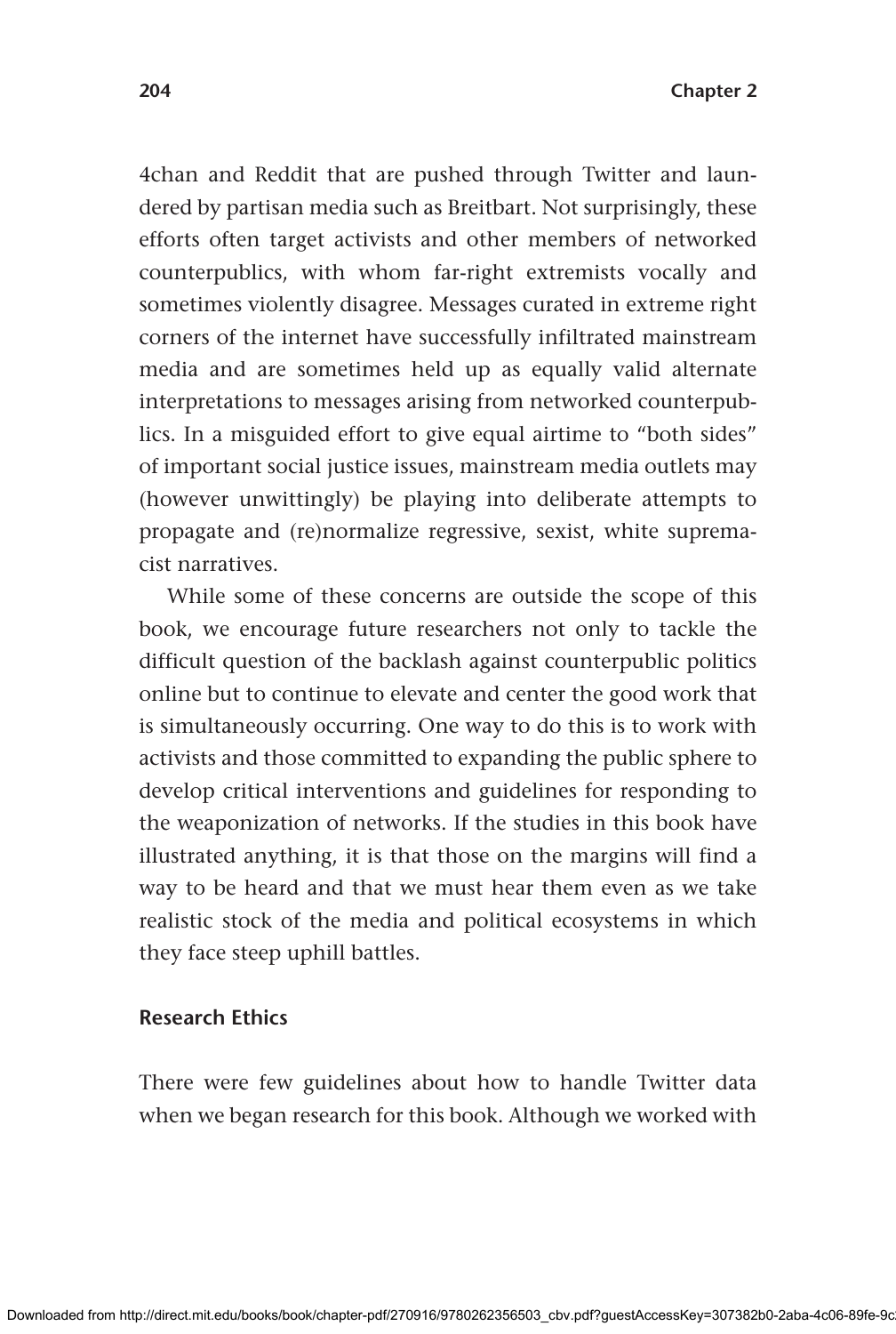our institutional review board to establish an ethical framework for handling Twitter data, we found ourselves leaning more heavily on our own internally negotiated (and higher) standards for ethical data use as we drafted each chapter. Some chapters demanded more privacy protections than others, as some topics and individual tweets revealed sensitive information. Although we always operated on the assumption that ordinary (non-public figure) users do not fully appreciate that their data can be used by researchers, after recent confirmation in scholarly research we added an additional ethical practice to our workflow.<sup>6</sup> In addition to the guidelines outlined in the introduction, which included considering context, lifting up marginalized voices, and respecting signals of privacy added after a tweet was issued, we also made our best effort to reach out and inform non-public figures whose tweets we quote.

## **API Restrictions**

As Deen Freelon argued in a 2018 address to the Computational Methods Interest Group at the annual International Communication Association meeting, those interested in using online data are increasingly faced with an impossible choice: violate the terms of service of the platforms that own the data or find a new line of work. The data collection and analyses that motivate the insights in this book would not have been possible without privileged access to Twitter data—access we no longer have, and which would be prohibitively expensive if we were to try to replicate our work today. Although some social media companies are experimenting with ways to share data with social science researchers while respecting the privacy of their users, such